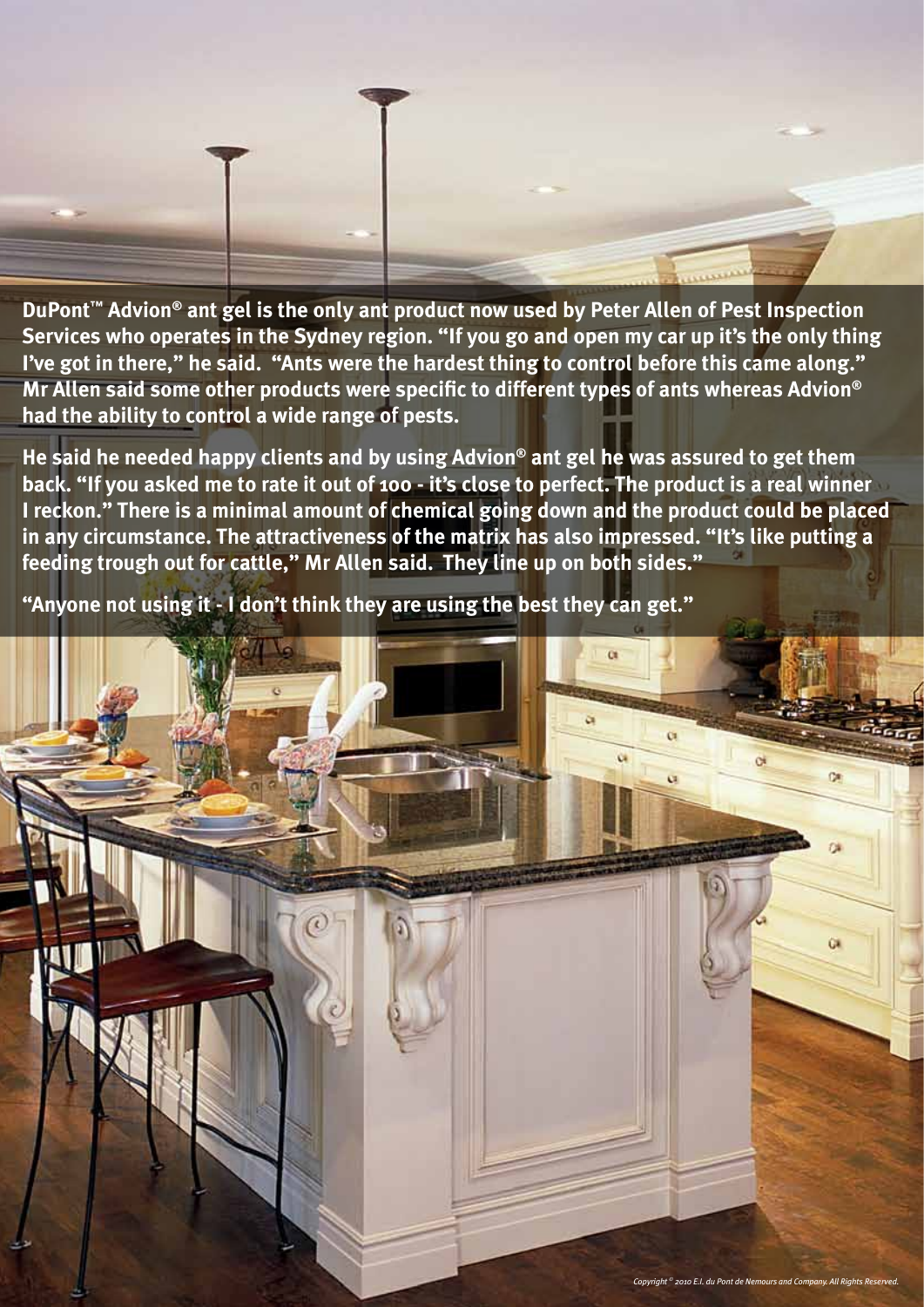### **DuPont™ Advion® Ant Gel**

## *DuPont™ Advion® ant gel is available from*

#### **ALWAYS REFER TO THE PRODUCT LABEL BEFORE USE.**

*This reference guide is based on US and Australian data and is not intended as a substitute for the product label for the products referenced herein. Product labels for the above products contain proper precautions, directions for use and product warranty and liability limitations that must be read before using the product. Applicators must be in possession of the product label(s) at the time of application. Always read and follow all label directions and precautions for use when using any pesticide.*

*Copyright © 2011 E.I. du Pont de Nemours and Company. All Rights Reserved. The DuPont Oval Logo, DuPont™, The miracles of science®, Advion® and MetaActive™ are registered trademarks or trademarks of DuPont or its affiliates.* 

*Clemson University, United States - USDA Cooperative Extension Slide Series, www forestryimages.org*

*Du Pont (Australia) Ltd. 7 Eden Park Drive, Macquarie Park NSW 2113. Hotline 1800 257 169.*



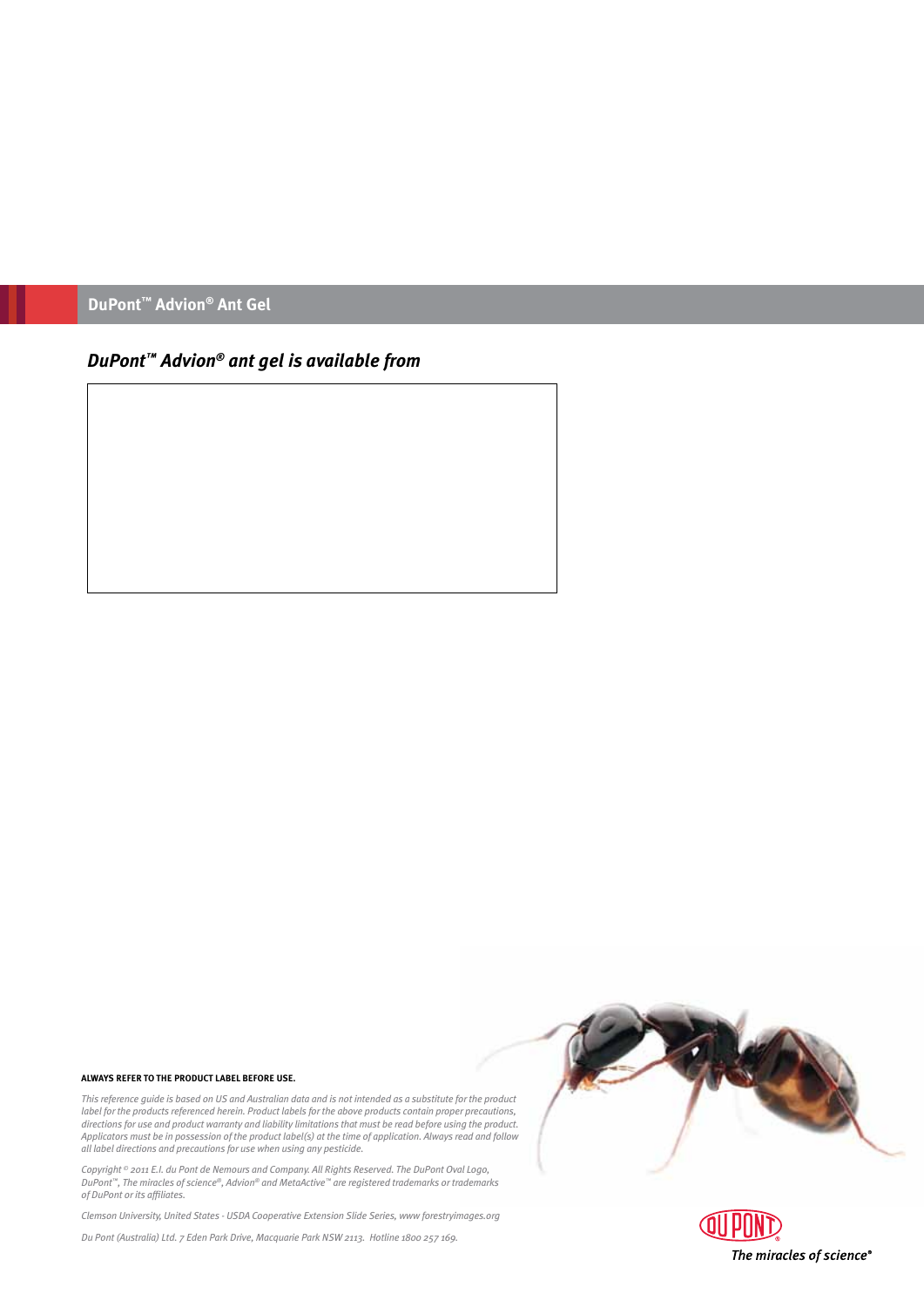# **DuPont™ Advion® Ant Gel**



#### **DuPont™ Advion®. Unbeatable Results.**

**DuPont™ Advion® ant gel** is a new superior ant bait from DuPont™ Professional Products that targets most pest species of ants, including all key sweet feeders plus additional ant species. DuPont™ Advion® ant gel combines the power of MetaActive™ and a widely attractive gel formulation, to present a powerful new tool that controls a broad spectrum of ants. The translucent, odour-free, non-staining formulation maintains its integrity for long periods, allowing ants to consume more bait over an extended period to achieve thorough control of the entire infestation.

**Active Ingredient:** DuPont™ Advion® ant gel contains Indoxacarb, a unique active ingredient that is singular in its class of chemistry, the Oxadiazines. This means it performs like no other. This latest technology from DuPont Professional Products is one of only a few insecticides to be classified as reduced risk by the US Environmental Protection Agency.

### **Advion® ant gel profile**

Broad spectrum: controls all key sweet feeders plus additional ant species.

Highly attractant homogeneous formulation

Gel locks in moisture for extended appeal to ants

Powered by MetaActive™ compound

Impacts all life stages for total colony control

#### User friendly

- Reduced Risk Product (US EPA)
- Does not cause skin or eye irritation
- First aid measures no specific intervention required
- Easy application
- Can be applied to vertical surfaces without running
- Translucent colour means flexible use - Indoors or out.

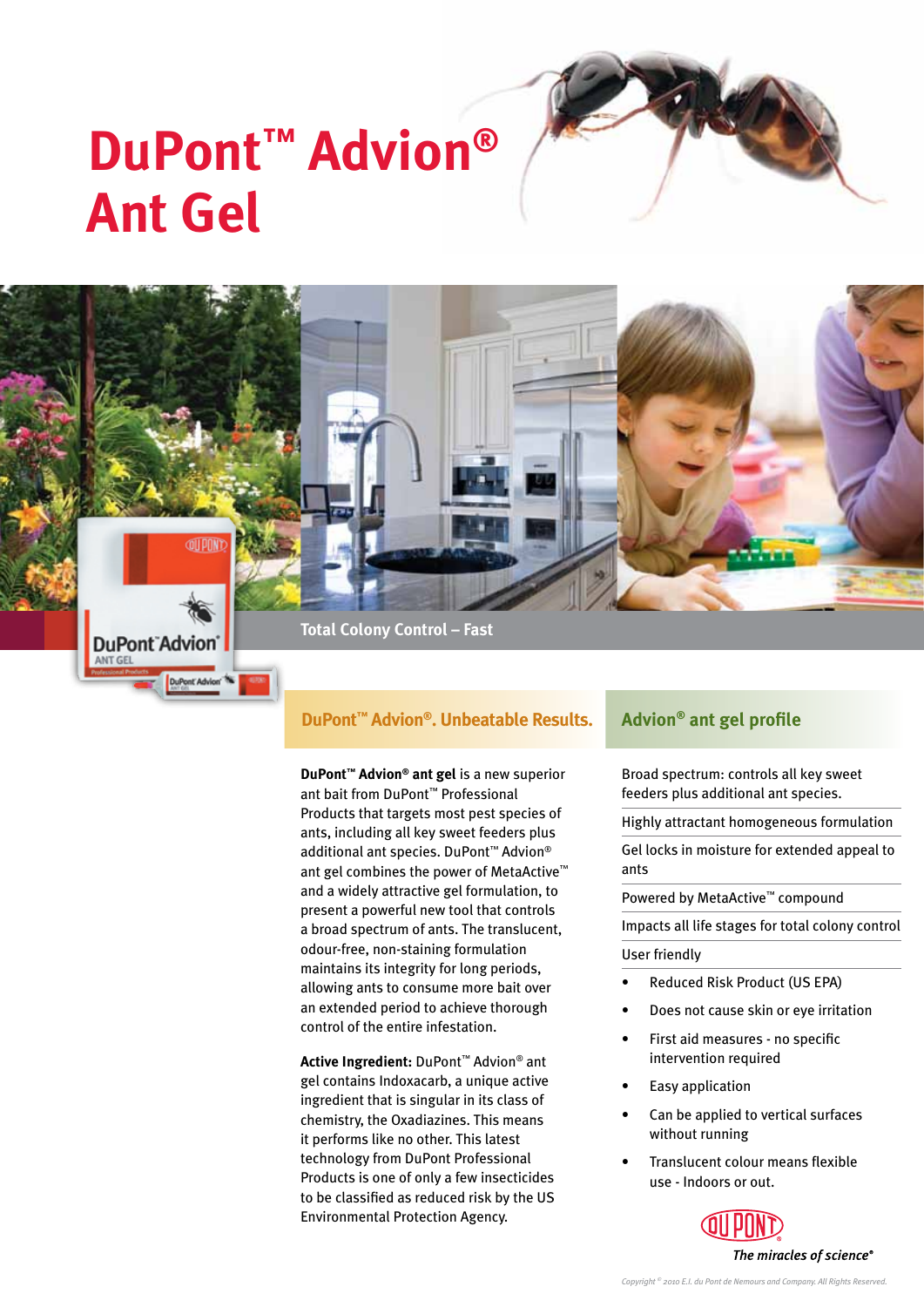DuPont<sup>™</sup> Advion® Ant Gel

#### **Advion's unique formulation:**

MetaActive™ compound: Indoxacarb offers a unique mode of action compared to other active ingredients. Metabolic activation is the process in which an insect's own internal enzymes change the molecular structure and attributes of indoxacarb. During this process, insects cleave off the carbomethoxy group from indoxacarb, converting it into MetaActive™. Normally, molecular degradation reduces the efficacy of insecticides. The opposite is true with indoxacarb: The metabolic activation process actually increases its effectiveness. MetaActive™ is the more powerful form, which attacks the insect's nervous system, resulting in paralysis, followed by death.



**Broad Spectrum control:** The combination of a highly attractive formulation and a potent insecticide, MetaActive™, results in a very effective ant control product. Although DuPont<sup>™</sup> Advion® ant gel targets sweet feeding ants, even ant species that normally feed on other food sources will sometimes exhibit a feeding preference for honeydew or sweet foods, meaning they can also be effectively controlled with DuPont<sup>™</sup> Advion® ant gel.

This broad spectrum control allows DuPont™ Advion® ant gel to effectively control a wide range of ant species.

Ant species controlled by DuPont™ Advion® include, but are not limited to:-

- **Black house ant**
- Argentine ant
- Pennant ants
- Sugar ants
- Pharoah's ant
- Coastal brown ant
- **Pedicel ants**
- Hairy ant / Crazy ant
- Ghost ant
	- Red imported fire ant

#### **Total colony control:**

DuPont<sup>™</sup> Advion<sup>®</sup> ant gel is attractive to ants foraging for food. assuring the consumption of the bait and the active ingredient indoxacarb. This is quickly converted into the highly potent compound, MetaActive™, after it has been eaten by the ant. Although DuPont<sup>™</sup> Advion<sup>®</sup> ant gel delivers fast control, tests show foraging ants have time to return to the nesting site and share it with the rest of the colony, including the queen(s), providing effective total colony control.



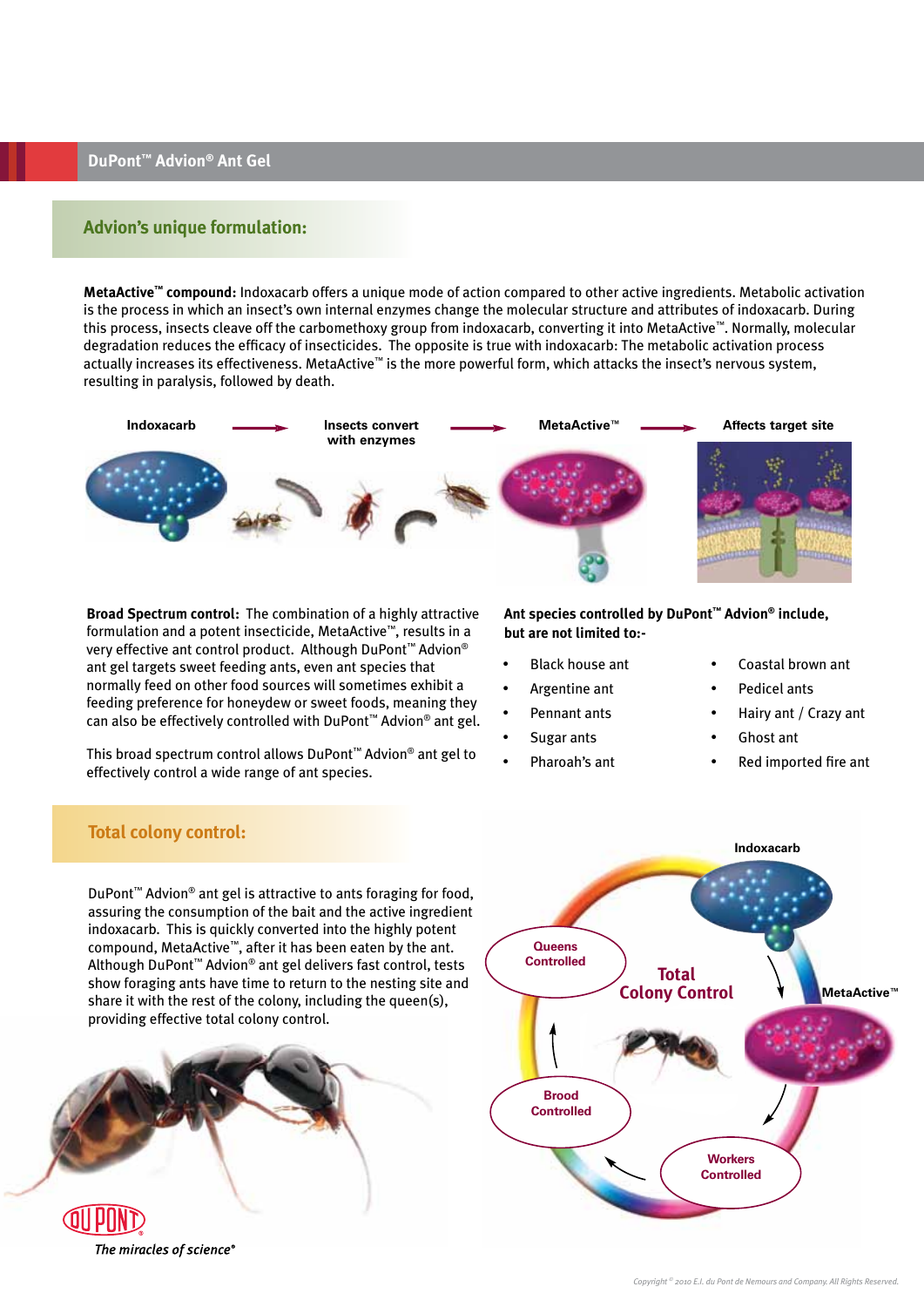#### Results from DuPont<sup>™</sup> Advion<sup>®</sup> ant gel

The attractiveness of Advion® ant gel has impressed George Bell of Tactic Pest Control in Townsville, North Queensland. Mr Bell first trialled Advion® ant gel in 2008 and has used it commercially since then. "I've never seen an ant bait with such a good attractant," Mr Bell said. "I put it down in a couple of spots and in no time it was covered in ants," he said. Mr Bell said the Advion® ant gel was applied just off where they were foraging for food. "It didn't take long for them to find it," he said. In another area, the ant gel was placed vertically on a wall surface so the pests could access the bait well away from area where other activity was taking place. "It is extremely easy to use," Mr Bell said. "It's also very easy to measure the dose." Advion® ant gel was extremely attractive to both the brown ants and ghost ants targeted at the property.

## "I've never seen an ant bait with such a good attractant."

## "It wiped them out completely."

The broad spectrum nature of Advion® ant gel has impressed Jason Edwards who operates Mr Pest throughout Sydney. "I like the fact that it is registered for every ant and is not just one ant specific like some products I have used." Mr Edwards said the ants really liked the matrix. "They hook straight into it," he said. "I put some down in their running tracks and came back one and a half hours later and it was all gone." "We had a big job with Coastal brown ants and placed Advion® through the premises and along the fence line and it solved it. It wiped them out completely." Mr Edwards said he really liked the consistency of the product with the gel formulation preferred to granules. "I've had no real success with granules. Gel is the better way to go. It comes out of the tube evenly and you can put a nice little neat dot under the bench. It stays palatable.

Colin Price and his technicians at Adams Pest Control in Melbourne, having recently used Advion® ant gel in parallel with existing ant control products. "We placed Advion® ant gel alongside existing products and regardless of the ant, whether it be argentine ants, white footed black ants, etc. they all found the Advion® ant gel far more attractive and would head straight for it." Colin Price highlighted that it would be expected for technicians to normally inspect for nests, however at times this is not always feasible, particularly if ants are coming out of cavity walls or cracks in concrete. "Wherever we used the Advion® ant gel in these circumstances, we still achieved colony control. Even in these circumstances we have received no call-backs, which is a good reflection of the product."

"...they all found the Advion<sup>®</sup> ant gel far more attractive..."

## "I placed a **bead across** a trail of ants and it knocked them in their tracks."

Advion<sup>®</sup> ant gel is likely to become an integral part of the program for **Steve Williams of** Tropical Pest & Weed Solutions of Cairns in North Queensland. Mr Williams trialled the Advion® against an existing liquid product and was quite impressed with the result."I placed a bead across a trail of ants and it knocked them in their tracks." He said the ant left the other product and went straight to the Advion® ant gel. The pest control business has domestic, commercial and industrial clients and Mr Williams said he could see a place for Advion® in many circumstances. "I will usually try to directly target the nest although sometimes the nest can't be found or can't be accessed," he said. "Some of the ants are just one and a half millimetres in size and very pale in colour." He said Advion® looked a good product to use in different situations due to the attractiveness of the bait and its ability to stick on a variety of surfaces. "You can't put others on vertical surfaces," he said.